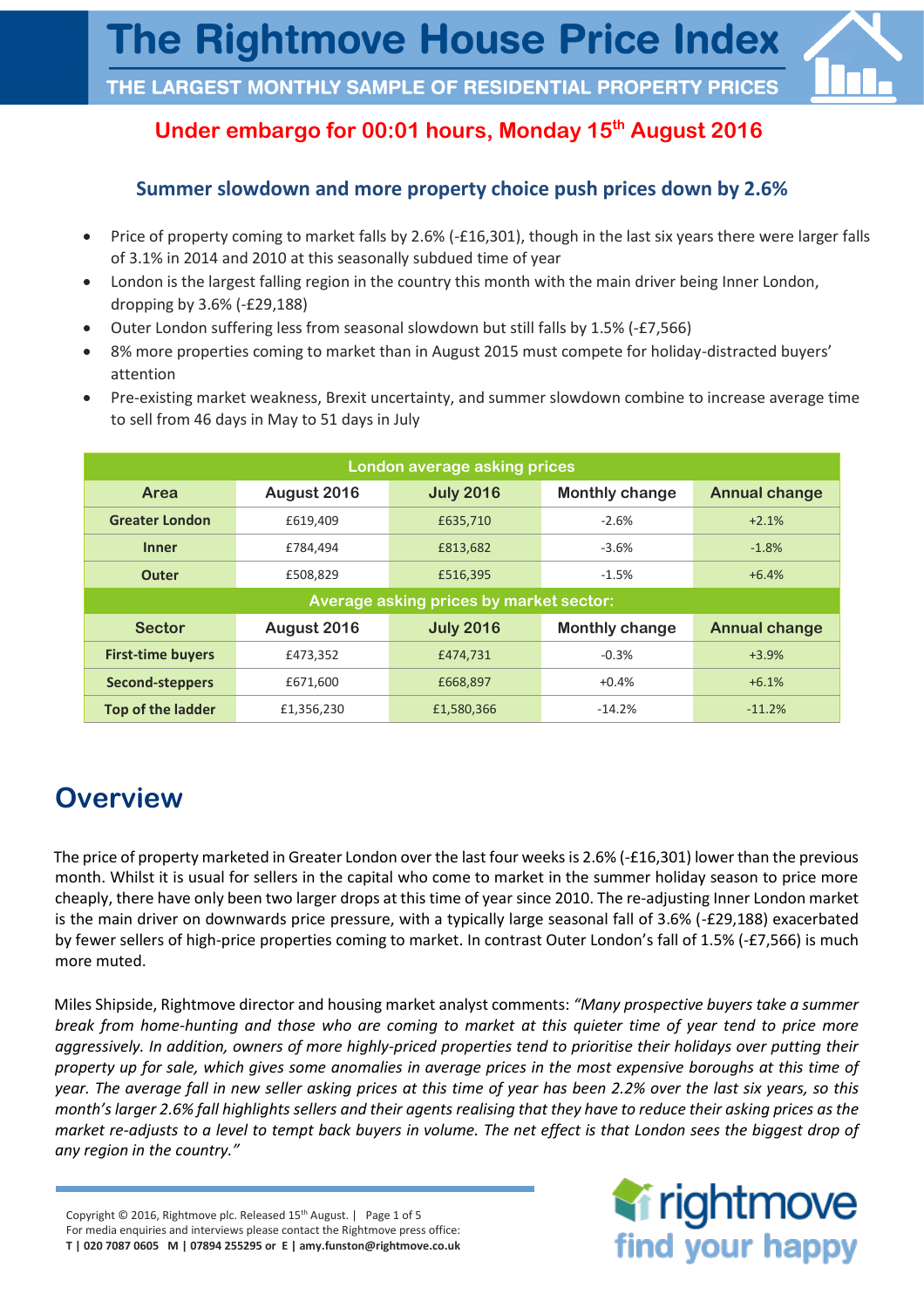8% more properties came to market than in August 2015, and must compete for holiday-distracted buyers' attention. With buyer activity more subdued in some locations, and more property choice, the average time to sell has increased. London has had a big jump in the average number of days to sell in the last two months, up from 46 days in May to 51 days in July.

Shipside says: *"Some agents in London and its commuter belt report that the summer slowdown has unfortunately come early, following on seamlessly from the fallow period during May and June caused by Brexit uncertainty. However, there were still hundreds of thousands of buyer enquiries this month, showing that many buyers recognise you can often get a better deal at this time of year if estate agents match them up with motivated sellers. There is traditionally a market rebound starting in September so by autumn we should get a clearer view of the strength of any post-referendum hangover. The latest interest rate cut making already cheap-to-borrow money even cheaper should act as an added confidence boost, and agents also report growing interest from buyers where sterling's depreciation has cut the price of London property when expressed in their currency."*

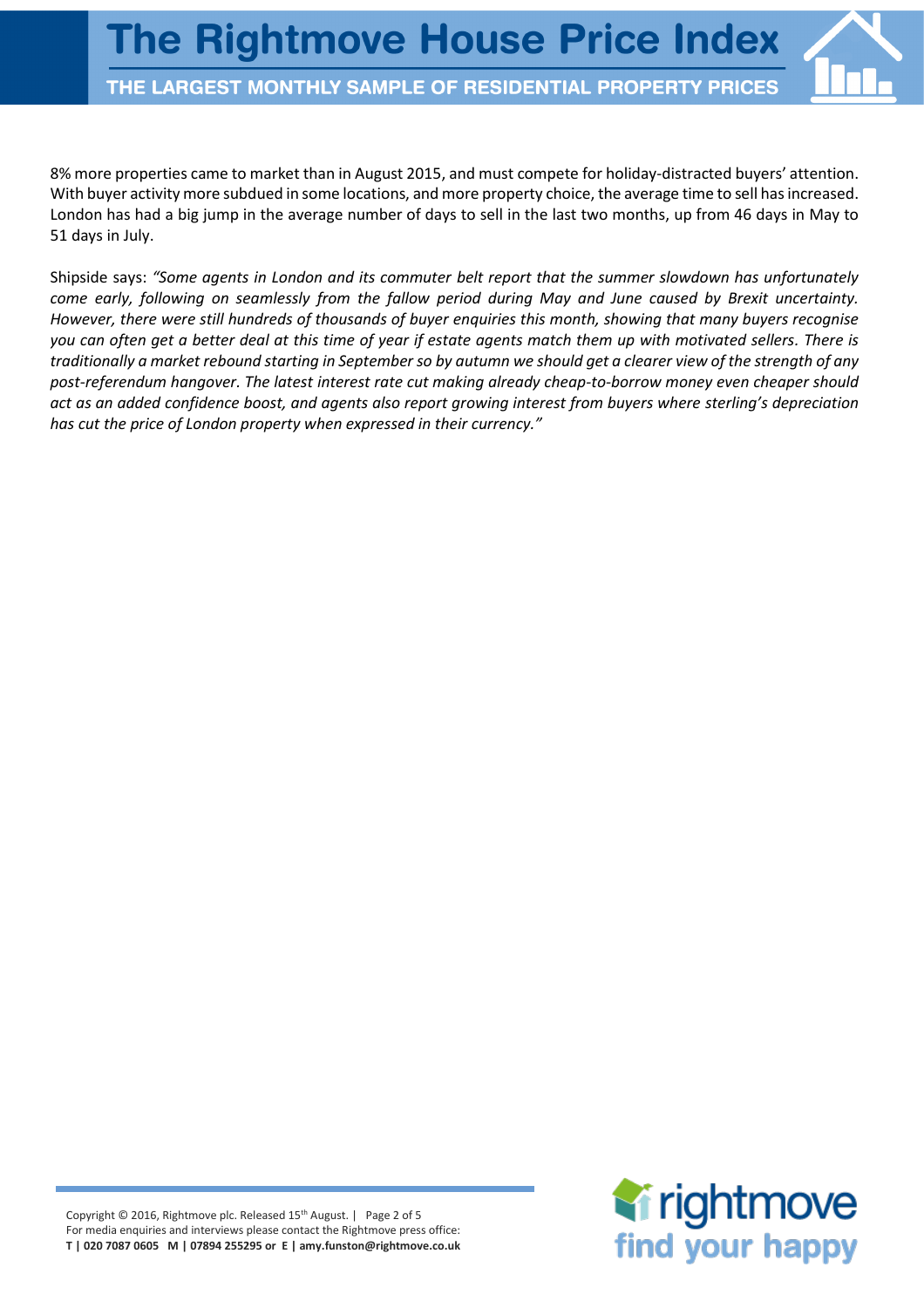## **London's best performers: August 2016**

| <b>Borough</b>        | Avg. price<br><b>Aug 2016</b> | Avg. price<br><b>Jul 2016</b> | <b>Monthly</b><br>change | Avg. price<br><b>Aug 2015</b> | <b>Annual</b><br>change |
|-----------------------|-------------------------------|-------------------------------|--------------------------|-------------------------------|-------------------------|
| Enfield               | £492,283                      | £471.210                      | 4.5%                     | £432,281                      | 13.9%                   |
| Lewisham              | £471,716                      | £459.859                      | 2.6%                     | £432.067                      | 9.2%                    |
| Lambeth               | £627,320                      | £614.581                      | 2.1%                     | £629,626                      | $-0.4%$                 |
| <b>Waltham Forest</b> | £475,662                      | £465.682                      | 2.1%                     | £416.476                      | 14.2%                   |
| <b>Haringey</b>       | £625,440                      | £613,476                      | 2.0%                     | £586,997                      | 6.5%                    |

## **London's worst performers: August 2016**

| <b>Borough</b>         | Avg. price<br><b>Aug 2016</b> | Avg. price<br><b>Jul 2016</b> | <b>Monthly</b><br>change | Avg. price<br><b>Aug 2015</b> | <b>Annual</b><br>change |
|------------------------|-------------------------------|-------------------------------|--------------------------|-------------------------------|-------------------------|
| City of Westminster    | £1,629,205                    | £1,906,098                    | $-14.5%$                 | £2,146,526                    | $-24.1%$                |
| Kensington and Chelsea | £2,010,038                    | £2,295,878                    | $-12.5%$                 | £2.147.264                    | $-6.4%$                 |
| Richmond upon Thames   | £829,533                      | £895,183                      | $-7.3%$                  | £849.946                      | $-2.4%$                 |
| <b>Brent</b>           | £608,885                      | £644,087                      | $-5.5%$                  | £639,774                      | $-4.8%$                 |
| Merton                 | £643,899                      | £678,545                      | $-5.1%$                  | £607,873                      | 5.9%                    |



## **Average 'time to sell' (days) - London**

Copyright © 2016, Rightmove plc. Released 15<sup>th</sup> August. | Page 3 of 5 For media enquiries and interviews please contact the Rightmove press office: **T | 020 7087 0605 M | 07894 255295 or E | amy.funston@rightmove.co.uk**

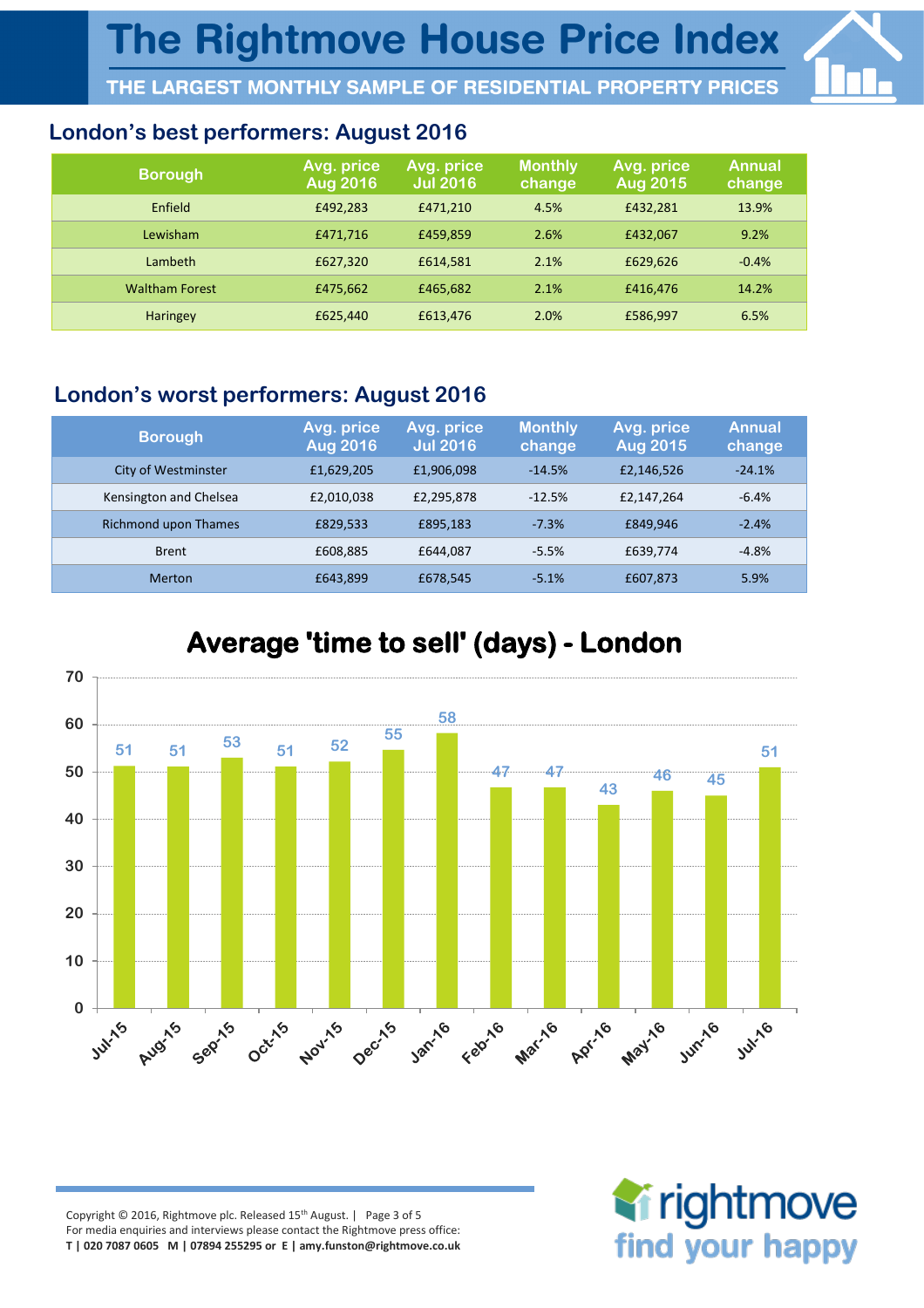

### **London boroughs**

| <b>Borough</b>                | Avg. price<br><b>Aug 2016</b> | Avg. price<br><b>Jul 2016</b> | <b>Monthly</b><br>change | Avg. price<br><b>Aug 2015</b> | <b>Annual</b><br>change |
|-------------------------------|-------------------------------|-------------------------------|--------------------------|-------------------------------|-------------------------|
| <b>Kensington and Chelsea</b> | £2,010,038                    | £2,295,878                    | $-12.5%$                 | £2,147,264                    | $-6.4%$                 |
| <b>City of Westminster</b>    | £1,629,205                    | £1,906,098                    | $-14.5%$                 | £2,146,526                    | $-24.1%$                |
| Camden                        | £1,094,577                    | £1,082,224                    | 1.1%                     | £1,106,312                    | $-1.1%$                 |
| Hammersmith and Fulham        | £977,758                      | £1,017,820                    | $-3.9%$                  | £992,487                      | $-1.5%$                 |
| <b>Richmond upon Thames</b>   | £829,533                      | £895,183                      | $-7.3%$                  | £849,946                      | $-2.4%$                 |
| Wandsworth                    | £798,069                      | £802,576                      | $-0.6%$                  | £830,025                      | $-3.9%$                 |
| Islington                     | £777,032                      | £801,165                      | $-3.0%$                  | £732,879                      | 6.0%                    |
| <b>Barnet</b>                 | £679,428                      | £685,679                      | $-0.9%$                  | £717,397                      | $-5.3%$                 |
| <b>Merton</b>                 | £643,899                      | £678,545                      | $-5.1%$                  | £607,873                      | 5.9%                    |
| Ealing                        | £630,867                      | £628,236                      | 0.4%                     | £609,219                      | 3.6%                    |
| Hackney                       | £630,649                      | £644,181                      | $-2.1%$                  | £627,302                      | 0.5%                    |
| Lambeth                       | £627,320                      | £614,581                      | 2.1%                     | £629,626                      | $-0.4%$                 |
| <b>Haringey</b>               | £625,440                      | £613,476                      | 2.0%                     | £586,997                      | 6.5%                    |
| Southwark                     | £622,731                      | £622,580                      | 0.0%                     | £580,809                      | 7.2%                    |
| <b>Brent</b>                  | £608,885                      | £644,087                      | $-5.5%$                  | £639,774                      | $-4.8%$                 |
| <b>Kingston upon Thames</b>   | £607,330                      | £629,184                      | $-3.5%$                  | £614,355                      | $-1.1%$                 |
| <b>Tower Hamlets</b>          | £604,249                      | £597,114                      | 1.2%                     | £592,850                      | 1.9%                    |
| <b>Harrow</b>                 | £555,975                      | £557,357                      | $-0.2%$                  | £526,547                      | 5.6%                    |
| <b>Bromley</b>                | £531,374                      | £540,648                      | $-1.7%$                  | £495,903                      | 7.2%                    |
| <b>Hounslow</b>               | £516,753                      | £521,988                      | $-1.0%$                  | £497,710                      | 3.8%                    |
| Enfield                       | £492,283                      | £471,210                      | 4.5%                     | £432,281                      | 13.9%                   |
| <b>Waltham Forest</b>         | £475,662                      | £465,682                      | 2.1%                     | £416,476                      | 14.2%                   |
| Lewisham                      | £471,716                      | £459,859                      | 2.6%                     | £432,067                      | 9.2%                    |
| <b>Hillingdon</b>             | £470.808                      | £473,764                      | $-0.6%$                  | £428,013                      | 10.0%                   |
| Redbridge                     | £443,741                      | £456,376                      | $-2.8%$                  | £430,528                      | 3.1%                    |
| Greenwich                     | £435,373                      | £443,611                      | $-1.9%$                  | £427,078                      | 1.9%                    |
| Sutton                        | £426,467                      | £438,134                      | $-2.7%$                  | £394,956                      | 8.0%                    |
| Croydon                       | £426,016                      | £423,105                      | 0.7%                     | £379,279                      | 12.3%                   |
| Newham                        | £397,182                      | £392,005                      | 1.3%                     | £371,915                      | 6.8%                    |
| <b>Havering</b>               | £392,464                      | £394,640                      | $-0.6%$                  | £342,661                      | 14.5%                   |
| <b>Bexley</b>                 | £356,263                      | £356,804                      | $-0.2%$                  | £317,893                      | 12.1%                   |
| <b>Barking and Dagenham</b>   | £303,357                      | £305,117                      | $-0.6%$                  | £262,292                      | 15.7%                   |

Copyright © 2016, Rightmove plc. Released 15<sup>th</sup> August. | Page 4 of 5 For media enquiries and interviews please contact the Rightmove press office: **T | 020 7087 0605 M | 07894 255295 or E | amy.funston@rightmove.co.uk**